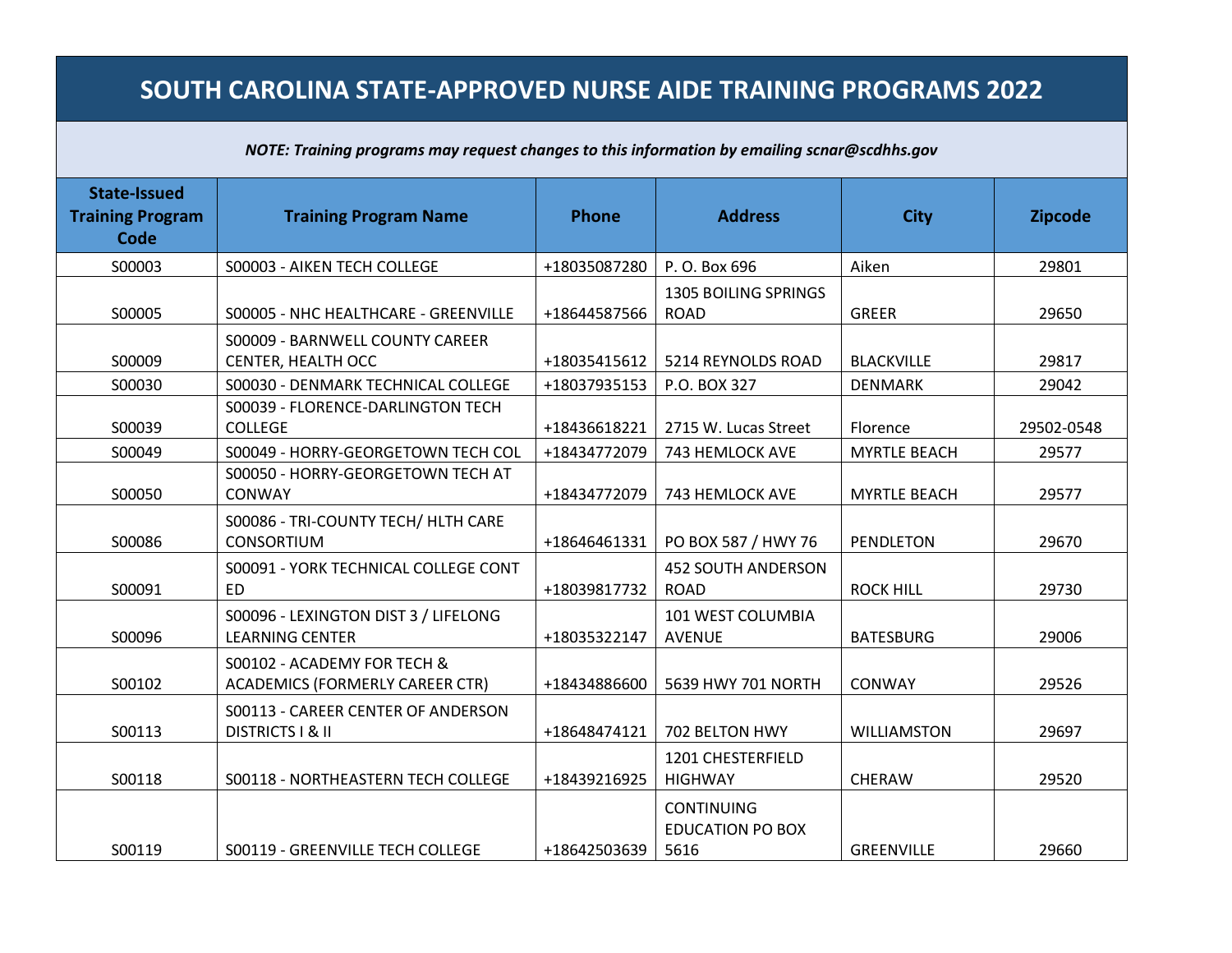|        | S00122 - MIDLANDS TECHNICAL COLLEGE                          |              |                              |                   |       |
|--------|--------------------------------------------------------------|--------------|------------------------------|-------------------|-------|
| S00122 | <b>CONTED</b>                                                | +18034667914 | 1674 US-321 BUS              | Winnosboro        | 29180 |
|        | S00128 - TECHNICAL COLLEGE OF THE LOW                        |              | PO Box 1288 Attn:            |                   |       |
| S00128 | <b>COUNTRY</b>                                               | +18137636764 | Purchasing                   | <b>Beaufort</b>   | 29901 |
|        |                                                              |              |                              |                   |       |
|        | S00128 - TECHNICAL COLLEGE OF THE LOW                        |              | 921 Ribaut Road/Bldg.        |                   |       |
| S00128 | <b>COUNTRY</b>                                               | +18435258368 | 22/Office 105                | <b>Beaufort</b>   | 29901 |
|        | S00131 - TRIDENT TECHNICAL COLLEGE,                          |              |                              |                   |       |
| S00131 | <b>CONTINUING ED</b>                                         | +18435746024 | 7000 Rivers Ave              | North Charleston  | 29406 |
|        |                                                              |              | <b>452 SOUTH ANDERSON</b>    |                   |       |
| S00132 | S00132 - YORK TECHNICAL COLLEGE                              | +18039817732 | <b>ROAD</b>                  | <b>ROCK HILL</b>  | 29730 |
|        | S00146 - NATIONAL HEALTH CARE -                              |              | PO BOX 1327 / 1501           |                   |       |
| S00146 | ANDERSON                                                     | +18642268356 | <b>EAST GREENVILLE</b>       | ANDERSON          | 29622 |
| S00155 | S00155 - NHC - CLINTON                                       | +18648332550 | <b>PO BOX 727</b>            | <b>CLINTON</b>    | 29325 |
|        |                                                              |              |                              |                   |       |
| S00164 | S00164 - FORREST JUNIOR COLLEGE                              | +18649658103 | <b>601 EAST RIVER STREET</b> | ANDERSON          | 29624 |
| S00165 | S00165 - NATIONAL HEALTHCARE-<br><b>MAULDIN</b>              | +18642750372 | 850 E Butler Rd.             | Greenville        | 29607 |
|        |                                                              |              |                              |                   |       |
| S00175 | S00175 - RICHARD M. CAMPBELL<br><b>VETERANS NURSING HOME</b> | +18642616734 | <b>4605 BELTON HIGHWAY</b>   | ANDERSON          | 29621 |
|        |                                                              |              | 200 ZION CHURCH              |                   |       |
| S00194 | S00194 - CENTRAL HIGH SCHOOL                                 | +18436726115 | <b>ROAD</b>                  | PAGELAND          | 29728 |
|        |                                                              |              | 649 CHESTERFIELD HWY         |                   |       |
| S00195 | S00195 - CHERAW HIGH SCHOOL                                  | +18439211000 | #9                           | <b>CHERAW</b>     | 29520 |
| S00272 | S00272 - WHITE OAK MANOR - YORK                              | +18036840035 | PO BOX 629                   | <b>YORK</b>       | 29745 |
|        |                                                              |              |                              |                   |       |
|        |                                                              |              | 777 Lowndes Hill Rd          |                   |       |
| S00286 | S00286 - PACS NURSE AIDE TRAINING                            | +18644366613 | Building Two, Suite 101      | Greenville        | 29607 |
| S00294 | S00294 - MEDFORD NURSING CENTER                              | +18436017468 | <b>105 MEDFORD DRIVE</b>     | <b>DARLINGTON</b> | 29532 |
| S00296 | S00296 - PELION HIGH SCHOOL                                  | +18038212200 | 600 LYDIA DRIVE              | PELION            | 29123 |
|        | S00299 - TECHNICAL COLLEGE OF THE LOW                        |              | PO Box 1288 Attn:            |                   |       |
| S00299 | <b>COUNTRY-HAMPTON</b>                                       | +18137636764 | Purchasing                   | <b>Beaufort</b>   | 29901 |
|        |                                                              |              |                              |                   |       |
|        | S00299 - TECHNICAL COLLEGE OF THE LOW                        |              | 921 Ribaut Road/Bldg.        |                   |       |
| S00299 | <b>COUNTRY-HAMPTON</b>                                       | +18435258368 | 22/Office 105                | <b>Beaufort</b>   | 29901 |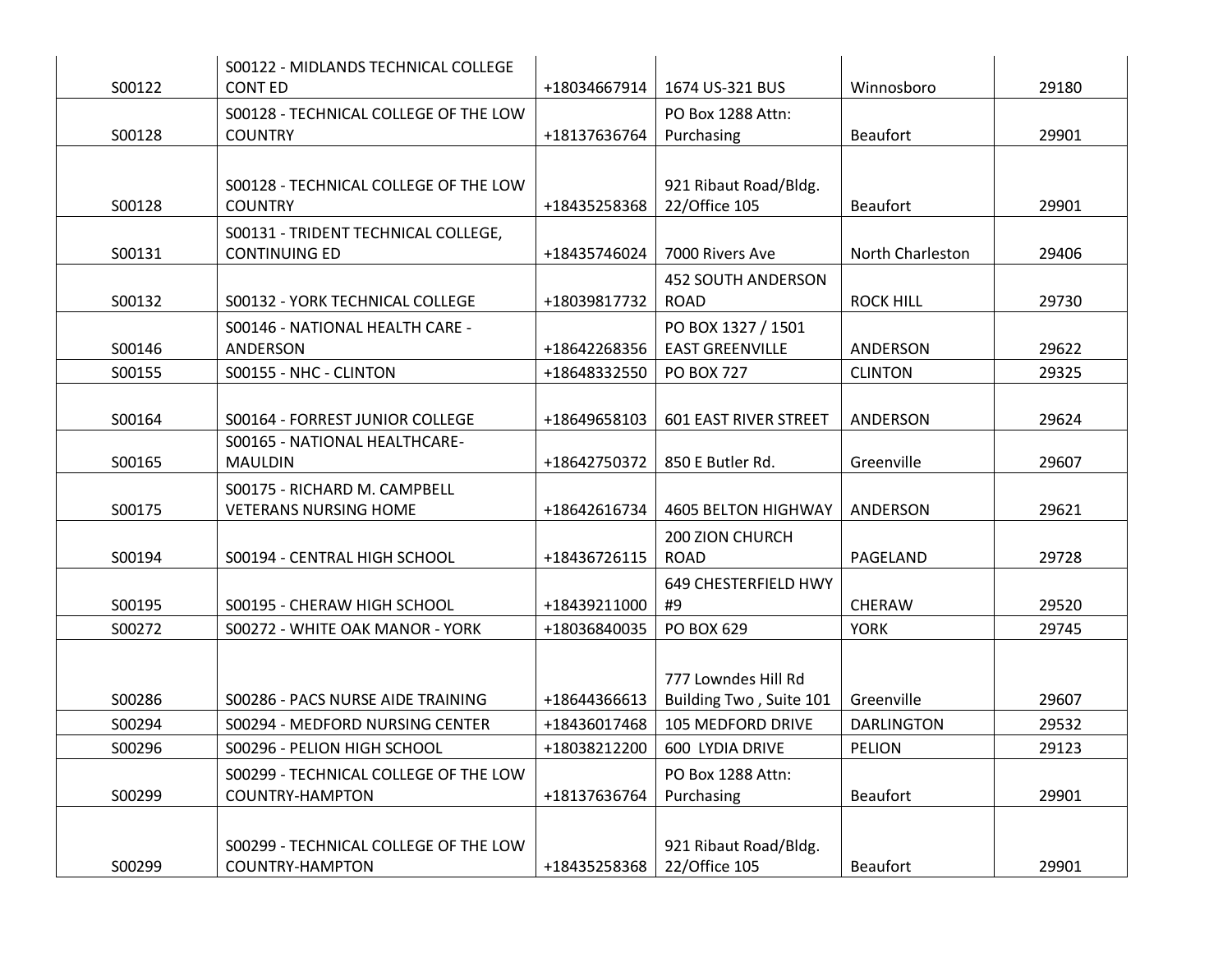|        | S00301 - FLORENCE-DARLINGTON TECH     |              |                            |                      |            |
|--------|---------------------------------------|--------------|----------------------------|----------------------|------------|
| S00301 | <b>COLLEGE</b>                        | +18436618221 | 2715 W. Lucas Street       | Florence             | 29502-0548 |
| S00302 | S00302 - MEDTECH INC.-SPARTANBURG     | +18037312824 | 3300 B KAY STREET          | <b>COLUMBIA</b>      | 29210      |
|        | S00307 - TRI-COUNTY TECH COLLEGE -    |              |                            |                      |            |
| S00307 | <b>BMC EASLEY</b>                     | +18646461331 | PO BOX 587 / HWY 76        | PENDLETON            | 29670      |
|        | S00310 - SPARTANBURG COMMUNITY        |              |                            |                      |            |
| S00310 | <b>COLLEGE</b>                        | +18645924497 | 523 Chesnee Highway        | Gaffney              | 29341      |
| S00313 | S00313 - HANAHAN HIGH SCHOOL          | +18438203710 | <b>6015 MURRAY DRIVE</b>   | <b>HANAHAN</b>       | 29406      |
| S00321 | S00321 - SALUDA HIGH SCHOOL           | +18644453011 | 160 Ivory Key Road         | Saluda               | 29138      |
|        |                                       |              | <b>2615 LOWER RICHLAND</b> |                      |            |
| S00322 | S00322 - LOWER RICHLAND HIGH SCHOOL   | +18036953049 | <b>BLVD</b>                | <b>HOPKINS</b>       | 29061      |
|        | S00324 - MARLBORO COUNTY HIGH         |              | 951 FAYETTEVILLE           |                      |            |
| S00324 | <b>SCHOOL - HST EXTENSION</b>         | +18434795900 | <b>AVENUE</b>              | <b>BENNETTSVILLE</b> | 29512      |
|        | S00325 - DANIEL MORGAN TECHNOLOGY     |              |                            |                      |            |
| S00325 | <b>CENTER</b>                         | +18642796916 | 201 ZION HILL ROAD         | SPARTANBURG          | 29307      |
|        | S00326 - ORANGEBURG-CALHOUN TECH      |              | 3250 ST MATTHEWS           |                      |            |
| S00326 | CO                                    | +18035351359 | <b>ROAD</b>                | ORANGEBURG           | 29118      |
|        | S00329 - ENOREE CAREER & TECHNOLOGY   |              |                            |                      |            |
| S00329 | <b>CENTER</b>                         | +18643557415 | <b>108 SCALYBARK ROAD</b>  | GREENVILLE           | 29617      |
|        | S00330 - GREENVILLE TECHNICAL CO-NSG  |              |                            |                      |            |
| S00330 | DIV.                                  | +18642503663 | PO BOX 5616                | <b>GREENVILLE</b>    | 29606      |
| S00331 | S00331 - CLOVER HIGH SCHOOL (HST)     | +18038108213 | 1625 E HWY 55              | <b>CLOVER</b>        | 29710      |
|        |                                       |              | PO BOX 1130 HWY 9          |                      |            |
| S00332 | S00332 - DILLON TECHNOLOGY CTR (H/O)  | +18437745143 | <b>EAST</b>                | <b>DILLON</b>        | 29536      |
| S00333 | S00333 - GOOSE CREEK HIGH SCHOOL      | +18437081542 | 1137 Red Bank Road         | Goose Creek          | 29445      |
|        | S00334 - FLOYD D. JOHNSON TECHNOLOGY  |              | 275 E ALEXANDER LOVE       |                      |            |
| S00334 | <b>CTR</b>                            | +18036841910 | <b>HWY</b>                 | <b>YORK</b>          | 29745      |
|        | S00339 - FAIRFIELD CAREER &           |              | 790 US HWY 321 BYP         |                      |            |
| S00339 | <b>TECHNOLOGY CENTER</b>              | +18036355506 | SOUTH                      | <b>WINNSBORO</b>     | 29180      |
|        | S00442 - WILLIAMSBURG TECHNICAL       |              | <b>601 MARTIN LUTHER</b>   |                      |            |
| S00442 | <b>COLLEGE</b>                        | +18433554123 | KING JR. BLVD              | KINGSTREE            | 29556      |
| S00443 | S00443 - MEDTECH, INC. SPARTANBURG II | +18037312824 | 3300 B KAY STREET          | <b>COLUMBIA</b>      | 29210      |
| S00448 | S00448 - GILBERT HIGH SCHOOL          | +18038211948 | 653 Shealy Rd              | Leesville            | 29070      |
|        | S00449 - THE DARLINGTON CO INS OF     |              |                            |                      |            |
| S00449 | TECH(FORM DARL/LAMAR HS)              | +18433984796 | <b>160 PINEDALE DRIVE</b>  | <b>DARLINGTON</b>    | 29532      |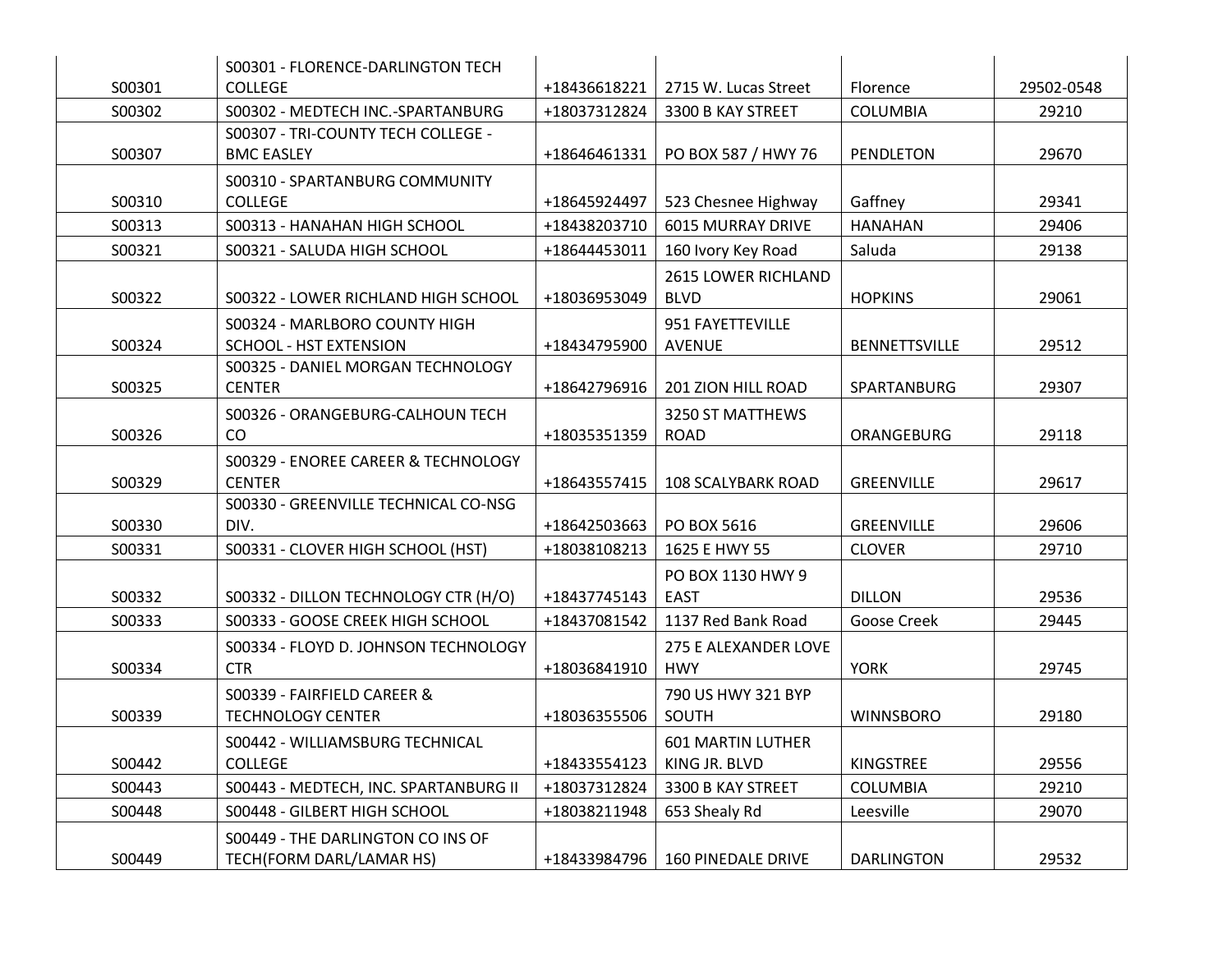|        | S00452 - DORCHESTER COUNTY CAREER     |              |                              |                   |       |
|--------|---------------------------------------|--------------|------------------------------|-------------------|-------|
| S00452 | SCHOOL/HST                            | +18438735049 | 440 OLD TROLLEY ROAD         | SUMMERVILLE       | 29485 |
|        |                                       |              | <b>80 LOW COUNTRY</b>        |                   |       |
| S00457 | S00457 - BEAUFORT/JASPER ACE-HST      | +18434412770 | <b>DRIVE</b>                 | RIDGELAND         | 29936 |
|        | S00461 - DORCHESTER COUNTY CAREER     |              |                              |                   |       |
| S00461 | SCHOOL/DORCHESTER                     | +18435632361 | 507 SCHOOLHOUSE RD           | <b>DORCHESTER</b> | 29437 |
|        |                                       |              | 3351 SUMTER                  |                   |       |
| S00473 | S00473 - F.E. DUBOSE CAREER CENTER    | +18034732531 | <b>HIGHWAY</b>               | MANNING           | 29102 |
|        | S00474 - PROFESSIONAL MEDICAL         |              |                              |                   |       |
| S00474 | <b>TRAINING CENTER</b>                | +18436789135 | 2229 S. Irby St.             | Florence          | 29505 |
|        |                                       |              | 4801 HARD SCRABBLE           |                   |       |
| S00481 | S00481 - RIDGE VIEW HIGH SCHOOL       | +18034220246 | <b>ROAD</b>                  | <b>COLUMBIA</b>   | 29229 |
|        | S00483 - CAROLINA NURSING ASSISTANT   |              | 2712 MIDDLEBURG DR           |                   |       |
| S00483 | PROGRAM ACADEMY                       | +18035438349 | <b>SUITE 222</b>             | COLUMBIA          | 29204 |
|        | S00487 - LAURENS DISTRICT 55 HIGH     |              | 5058 HIGHWAY 76              |                   |       |
| S00487 | <b>SCHOOL</b>                         | +18646823151 | <b>WEST</b>                  | LAURENS           | 29360 |
| S00488 | S00488 - TRI-COUNTY TECHNICAL COLLEGE | +18646461331 | PO BOX 587 / HWY 76          | PENDLETON         | 29670 |
|        |                                       |              |                              | <b>NORTH</b>      |       |
| S00492 | S00492 - PATCH CAREER INSTITUTE       | +18437441249 | 1818 NORWOD STREET           | CHARLESTON        | 29405 |
|        | S00496 - NEWBERRY COUNTY CAREER       |              |                              |                   |       |
| S00496 | <b>CENTER</b>                         | +18436012269 | 3413 MAIN STREET             | NEWBERRY          | 29108 |
|        | S00497 - HEYWARD CAREER &             |              |                              |                   |       |
| S00497 | <b>TECHNOLOGY CENTER</b>              | +18037353343 | 3560 LYNHAVEN DRIVE          | <b>COLUMBIA</b>   | 29204 |
|        |                                       |              |                              |                   |       |
| S00498 | S00498 - SWANSEA HIGH SCHOOL          | +18034907007 | <b>500 EAST FIRST STREET</b> | SWANSEA           | 29160 |
|        | S00501 - IGNITE HEALTHCARE INSTITUTE  |              |                              |                   |       |
| S00501 | (FORMERLY ADVANCE)                    | +18644583590 | 348 Feaster Rd Suite F       | GREENVILLE        | 29615 |
|        | S00504 - VETERANS VICTORY HOUSE       |              |                              |                   |       |
| S00504 | <b>NURSING HOME</b>                   | +18435383000 | 2461 SIDNEYS ROAD            | <b>WALTERBORO</b> | 29488 |
|        | S00505 - YORK TECHNICAL COLLEGE/ON    |              | 452 SOUTH ANDERSON           |                   |       |
| S00505 | LINE TP                               | +18039817732 | <b>ROAD</b>                  | <b>ROCK HILL</b>  | 29730 |
|        |                                       |              | PO BOX 1467 EMERALD          |                   |       |
| S00506 | S00506 - PIEDMONT TECH - ONLINE       | +18649418426 | <b>ROAD</b>                  | GREENWOOD         | 29648 |
|        | S00510 - G FRANK RUSSELL CAREER AND   |              | <b>601 EAST NORTHSIDE</b>    |                   |       |
| S00510 | <b>TECHNOLOGY CENTER</b>              | +18649415759 | <b>DRIVE</b>                 | <b>GREENWOOD</b>  | 29649 |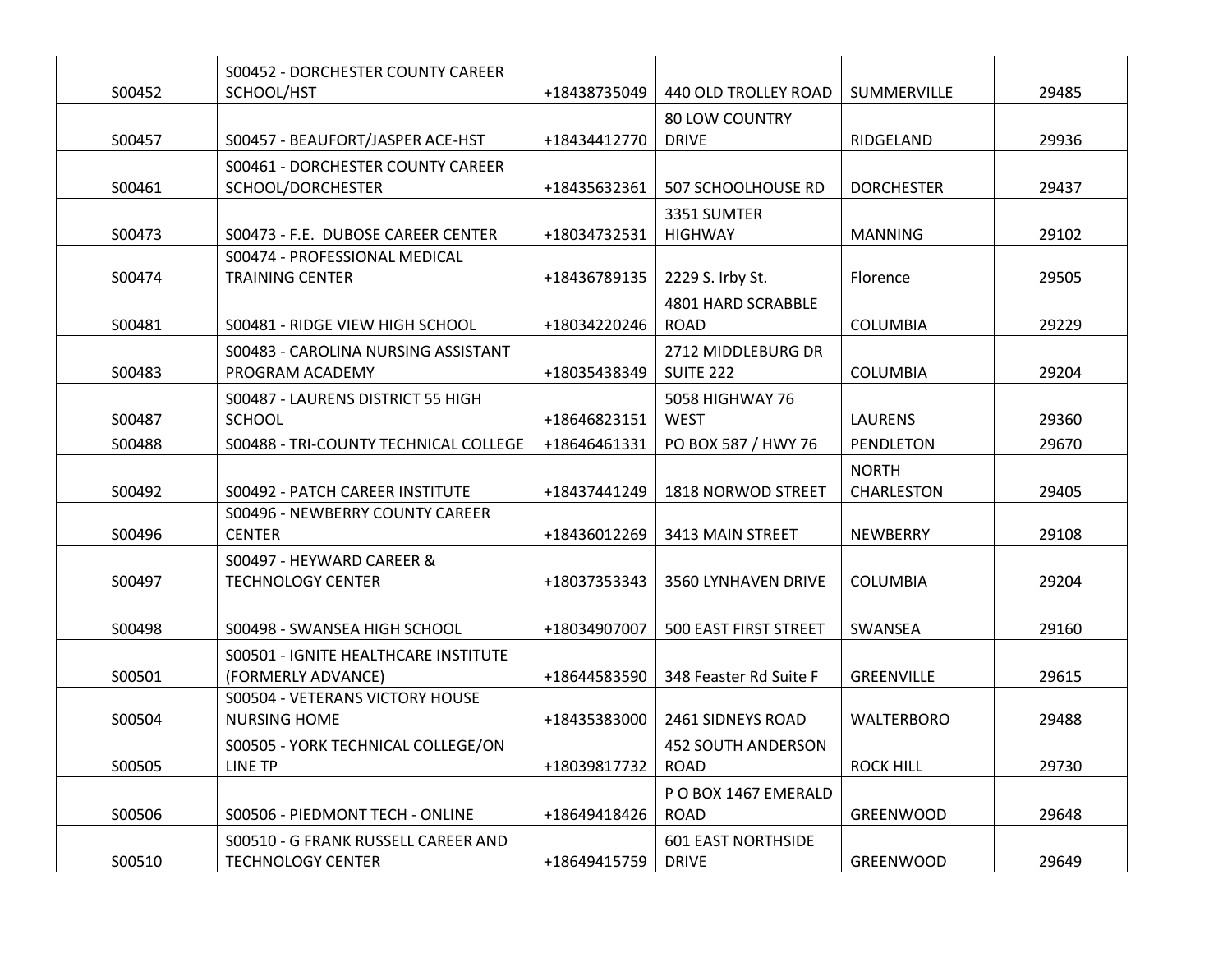| S00515 | S00515 - ALLHEART ALLIED HEALTH ED CTR                             | +18037731800 | 186 S. Pike East                                                | <b>SUMTER</b>       | 29150 |
|--------|--------------------------------------------------------------------|--------------|-----------------------------------------------------------------|---------------------|-------|
| S00516 | S00516 - HORRY-GEORGETOWN<br>TECHNICAL COLLEGE-MYRTLE BEACH        | +18434772079 | 743 HEMLOCK AVE                                                 | <b>MYRTLE BEACH</b> | 29577 |
| S00517 | S00517 - STROM THURMOND CAREER<br><b>CENTER</b>                    | +18032751767 | 17 PAR DRIVE                                                    | <b>JOHNSTON</b>     | 29832 |
| S00518 | S00518 - DENMARK TECHNICAL COLLEGE-<br><b>NSG DIVISION</b>         | +18037935139 | PO 327 1126 SOLOMON<br>BLATT BLVD., SCIENCE<br><b>BLDG. 028</b> | <b>DENMARK</b>      | 29042 |
| S00522 | S00522 - MCCORMICK HIGH SCHOOL                                     | +18644430040 | 6981 SC Hwy 28 S                                                | <b>MC CORMICK</b>   | 29835 |
| S00523 | S00523 - CLINTON HIGH SCHOOL                                       | +18649381958 | 18132 Hwy 72 E.                                                 | <b>CLINTON</b>      | 29325 |
| S00524 | S00524 - KINGSTREE SENIOR HIGH<br><b>SCHOOL</b>                    | +18433556525 | <b>616 MARTIN LUTHER</b><br><b>KING AVE</b>                     | KINGSTREE           | 29556 |
| S00527 | S00527 - TECHNICAL COLLEGE OF THE LOW<br><b>COUNTRY/NEW RIVER</b>  | +18137636764 | PO Box 1288 Attn:<br>Purchasing                                 | <b>Beaufort</b>     | 29901 |
| S00527 | S00527 - TECHNICAL COLLEGE OF THE LOW<br><b>COUNTRY/NEW RIVER</b>  | +18435258368 | 921 Ribaut Road/Bldg.<br>22/Office 105                          | <b>Beaufort</b>     | 29901 |
| S00529 | S00529 - PEE DEE MEDICAL TRAINING<br><b>CENTER OF LC</b>           | +18433740070 | 115 N Matthews road                                             | <b>LAKE CITY</b>    | 29560 |
| S00532 | S00532 - MIDLANDS TECHNICAL<br>COLLEGE/FAIRFIELD COUNTY            | +18034667914 | 1674 US-321 BUS                                                 | Winnosboro          | 29180 |
| S00535 | S00535 - FRED HAMILTON CAREER<br><b>CENTER-HST</b>                 | +18647103490 | 445 Oconee Business<br>Parkway                                  | Westminster         | 29693 |
| S00536 | S00536 - MIDLANDS TECH AT RICHLAND<br><b>ONE</b>                   | +18034667914 | 1674 US-321 BUS                                                 | Winnosboro          | 29180 |
| S00541 | S00541 - AGAPE HEALTH SERVICES-NATP                                | +18035538322 | 7232 BROAD RIVER<br><b>ROAD</b>                                 | <b>IRMO</b>         | 29063 |
| S00542 | S00542 - PROFESSIONAL MEDICAL<br>TRAINING PROG, LLC CONWAY         | +18436789135 | 2229 S. Irby St.                                                | Florence            | 29505 |
| S00548 | S00548 - DENMARK TECHNICAL COLLEGE<br><b>CONT ED-BARNWELL SITE</b> | +18037935153 | P.O. BOX 327                                                    | <b>DENMARK</b>      | 29042 |
| S00550 | S00550 - ABBEVILLE CAREER CENTER/HST                               | +18649406402 | 100 OLD CALHOUN<br><b>FALLS ROAD</b>                            | ABBEVILLE           | 29620 |
| S00554 | S00554 - FLORENCE CAREER CENTER                                    | +18439020628 | 126 EAST HOWE<br><b>SPRINGS ROAD</b>                            | <b>FLORENCE</b>     | 29505 |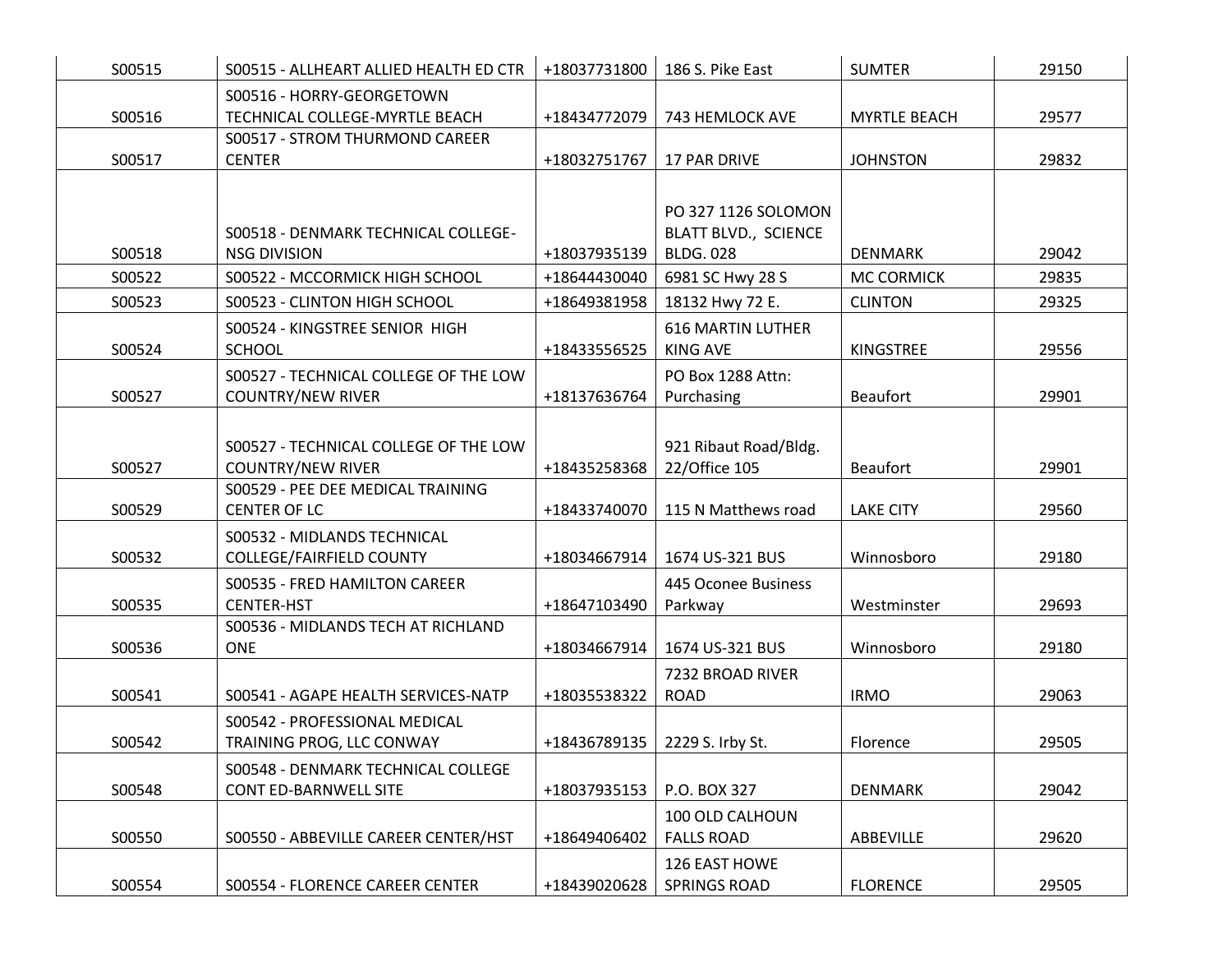| S00578 | S00578 - CARING HANDS                                                        | +18642857389 | <b>6 MILL STREET</b>                             | <b>INMAN</b>         | 29349 |
|--------|------------------------------------------------------------------------------|--------------|--------------------------------------------------|----------------------|-------|
| S00581 | S00581 - C.M. TUCKER, JR NURSE AIDE<br><b>TRAINING PROGRAM</b>               | +18039355715 | 2200 HARDEN STREET                               | <b>COLUMBIA</b>      | 29201 |
| S00590 | S00590 - CAROLINA CAREER INSTITUTE -<br>FORMERLY COLUMBIA SCHO               | +18037861120 | 6615-B TWO NOTCH<br><b>ROAD</b>                  | <b>COLUMBIA</b>      | 29223 |
| S00593 | S00593 - APPLIED TECHNOLOGY CENTER -<br>ROCK HIL                             | +18039811125 | 2399 MAIN STREET                                 | <b>ROCK HILL</b>     | 29732 |
| S00597 | S00597 - LEE COUNTY CAREER &<br><b>TECHNOLOGY CENTER</b>                     | +18034284633 | 1800 WISACKY<br><b>HIGHWAY</b>                   | <b>BISHOPVILLE</b>   | 29010 |
| S00602 | S00602 - PICKENS COUNTY CAREER & TECH<br><b>CENTER</b>                       | +18643974500 | 990 CHASTAIN ROAD                                | <b>LIBERTY</b>       | 29657 |
| S00603 | S00603 - SPARTANBURG CC NURSING DIC -<br><b>CHEROKEE CAMPUS</b>              | +18645924606 | 523 Chesnee Hwy                                  | Gaffney              | 29341 |
| S00605 | S00605 - WESTWOOD HIGH SCHOOL                                                | +18036914049 | <b>180 TURKEY FARM</b><br><b>ROAD</b>            | <b>BLYTHEWOOD</b>    | 29016 |
| S00606 | S00606 - HORRY-GEORGETOWN TECH -<br>CONWAY ADULT ED                          | +18434772079 | 743 HEMLOCK AVE                                  | <b>MYRTLE BEACH</b>  | 29577 |
| S00609 | S00609 - SPARTANBURG CC CONT ED                                              | +18645926204 | 322 W SOUTH STREET                               | <b>UNION</b>         | 29379 |
| S00611 | S00611 - WHITE KNOLL HIGH SCHOOL -<br><b>CNA PROGRAM</b>                     | +18038215499 | 5643 PLATT SPRINGS<br><b>ROAD</b>                | <b>LEXINGTON</b>     | 29073 |
| S00615 | S00615 - C. A. JOHNSON HEALTH SCIENCES<br>MAGNET HIGH SCHOOL                 | +18032537067 | 2219 BARHAMVILLE<br><b>ROAD</b>                  | <b>COLUMBIA</b>      | 29204 |
| S00618 | S00618 - NORTHEASTERN TECH COLLEGE -<br><b>DILLON SITE</b>                   | +18439216925 | 1201 CHESTERFIELD<br><b>HIGHWAY</b>              | <b>CHERAW</b>        | 29520 |
| S00620 | S00620 - ANTIOCH EDUCATIONAL CENTER                                          | +18436459400 | 7557 West Main Street                            | RIDGELAND            | 29936 |
| S00622 | S00622 - MIDLANDS TECH COLLEGE -<br><b>HARBISON CAMPUS</b>                   | +18034667914 | 1674 US-321 BUS                                  | Winnosboro           | 29180 |
| S00623 | S00623 - LEGACY                                                              |              | +18649923883   622-C EASLEY HIGHWAY   GREENVILLE |                      | 29611 |
| S00628 | S00628 - WANDO HIGH SCHOOL                                                   | +18438565800 | 1000 WARRIOR WAY                                 | MT PLEASANT          | 29464 |
| S00631 | S00631 - MIDLANDS TECH NURSING<br><b>DIVISION</b>                            | +18038224995 | 1260 LEXINGTON DRIVE                             | <b>WEST COLUMBIA</b> | 29170 |
| S00632 | S00632 - INSTITUTE OF INNOVATION<br>(FORMERLY CHEROKEE TECHNOLOGY<br>CENTER) | +18642066018 | 175 Campus Drive                                 | <b>GAFFNEY</b>       | 29702 |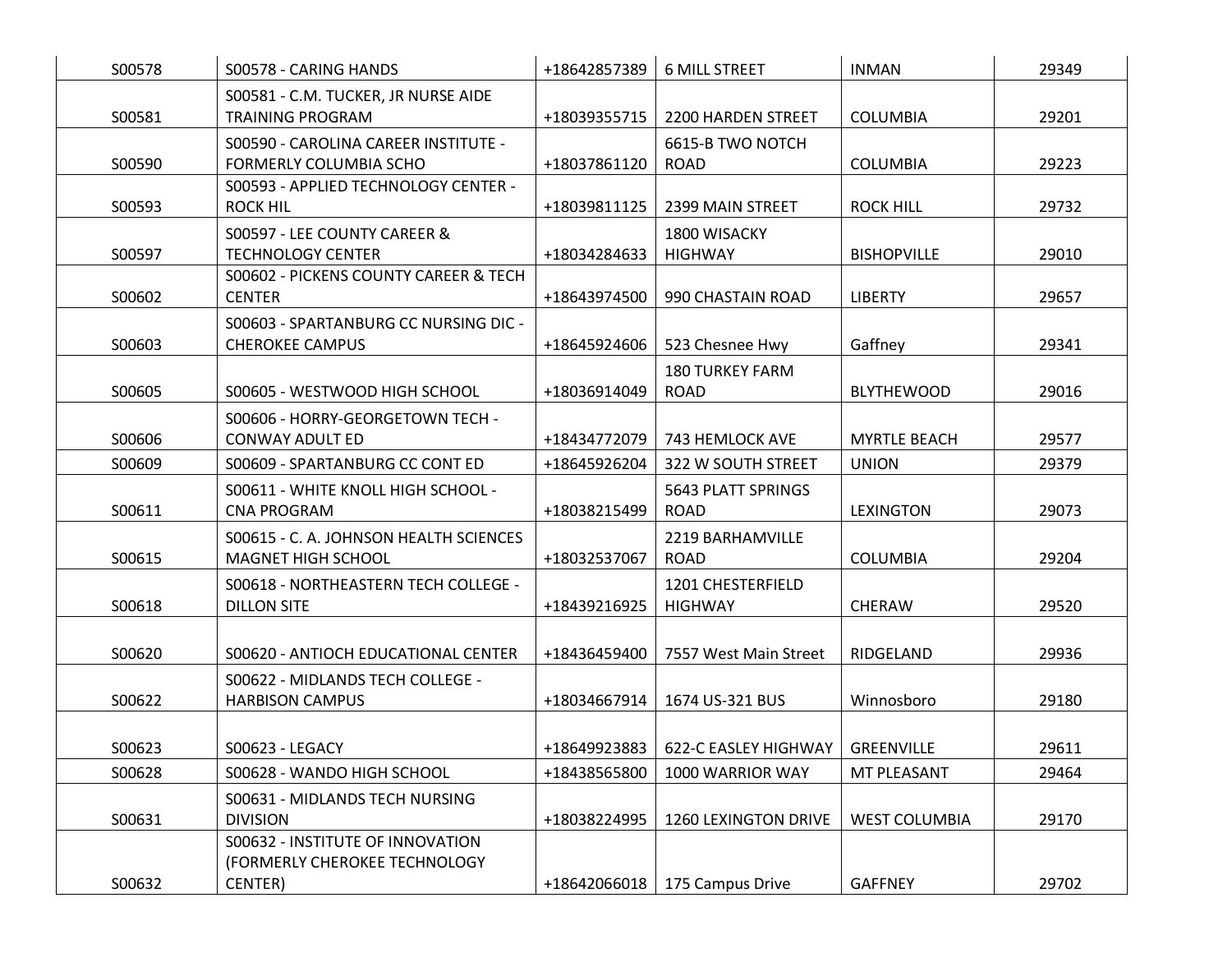|        |                                       |              | <b>RIVERBLUFF HIGH</b>   |                   |            |
|--------|---------------------------------------|--------------|--------------------------|-------------------|------------|
| S00633 | S00633 - RIVERBLUFF HIGH SCHOOL       | +18038210700 | <b>SCHOOL</b>            | LEXINGTON         | 29072      |
| S00635 | S00635 - CANE BAY HIGH SCHOOL         | +18433002545 | <b>1624 STATE ROAD</b>   | SUMMERVILLE       | 29483      |
|        | S11008 - TECHNICAL COLLEGE OF THE LOW |              |                          |                   |            |
| S11008 | <b>COUNTRY</b>                        | +18035258368 | 921 RIBAUT ROAD          | <b>BEAUFORT</b>   | 29902      |
|        |                                       |              | 1411 OLD MARION          |                   |            |
| S11011 | S11011 - WILSON HIGH SCHOOL           | +12345678912 | <b>HWY</b>               | <b>FLORENCE</b>   | 29506      |
|        | S11019 - PROFESSIONAL DEVELOPMENT &   |              | 20 Townlee Lane Suites   |                   |            |
| S11019 | TRNG SVC                              | +18035720780 | D, E, F                  | Lugoff            | 29078      |
|        | S11020 - PIEDMONT TECHNICAL COLLEGE - |              |                          |                   |            |
| S11020 | <b>PCT</b>                            | +18032769001 | 1922 Wilson Street       | Newberry          | 29018      |
|        |                                       |              | 1001 Keys Drive - Suite  |                   |            |
| S11021 | S11021 - ECPI UNIVERSITY              | +18642882828 | 100                      | Greenville        | 29615      |
|        | S11022 - CHESTER COUNTY CAREER        |              |                          |                   |            |
| S11022 | <b>CENTER</b>                         | +18032803128 | 1324 JA Cochran Bypass   | Chester           | 29706      |
|        | S11024 - FLORENCE DARLINGTON          |              |                          |                   |            |
| S11024 | TECHNICAL COLLEGE - MULLINS           | +18436618221 | 2715 W. Lucas Street     | Florence          | 29502-0548 |
| S11025 | S11025 - WADE HAMPTON HIGH SCHOOL     | +18039433568 | <b>115 AIRPORT ROAD</b>  | VARNVILLE         | 29944      |
|        | S11030 - RICHLAND NORTHEAST HIGH      |              | <b>180 TURKEY FARM</b>   |                   |            |
| S11030 | <b>SCHOOL</b>                         | +18036914049 | <b>ROAD</b>              | <b>BLYTHEWOOD</b> | 29016      |
|        | S11031 - RIDGE SPRING - MONETTA HIGH  |              |                          |                   |            |
| S11031 | <b>SCHOOL</b>                         | +18037672715 | 10 J.P. Kneece Drive     | Monetta           | 29105      |
|        |                                       |              | 1812 WASHINGTON          |                   |            |
| S11034 | S11034 - COLUMBIA HANDS OF HOPE       | +18035868499 | <b>STREET</b>            | <b>COLUMBIA</b>   | 29201      |
|        |                                       |              | 4290 TABERNACLE          |                   |            |
| S11036 | S11036 - BUFORD HIGH SCHOOL           | +18032867068 | <b>ROAD</b>              | LANCASTER         | 29720      |
|        | S11037 - BEREA HIGH SCHOOL - ENOREE   |              |                          |                   |            |
| S11037 | <b>CAREER CENTER</b>                  | +18643551601 | <b>201 BURDINE DRIVE</b> | GREENVILLE        | 29617      |
|        | S11039 - DORCHESTER COUNTY CAREER &   |              |                          |                   |            |
| S11039 | <b>TECHNOLOGY</b>                     | +18435043250 | 449 OLD TROLLEY ROAD     | Summerville       | 29485      |
|        | S11041 - LATRICE D. FERGUSON SCHOOL   |              | <b>254 GREEN POND</b>    |                   |            |
| S11041 | OF NURSING ASSISTANTS                 | +18437824646 | <b>HIGHWAY</b>           | <b>WALTERBORO</b> | 29488      |
|        | S11042 - LEXINGTON 2 INNOVATION       |              |                          |                   |            |
| S11042 | CENTER(FORMERLY AIRPORT HIGH NATP)    | +18039365550 | 509 Bulldog Blvd         | Cayce             | 29033      |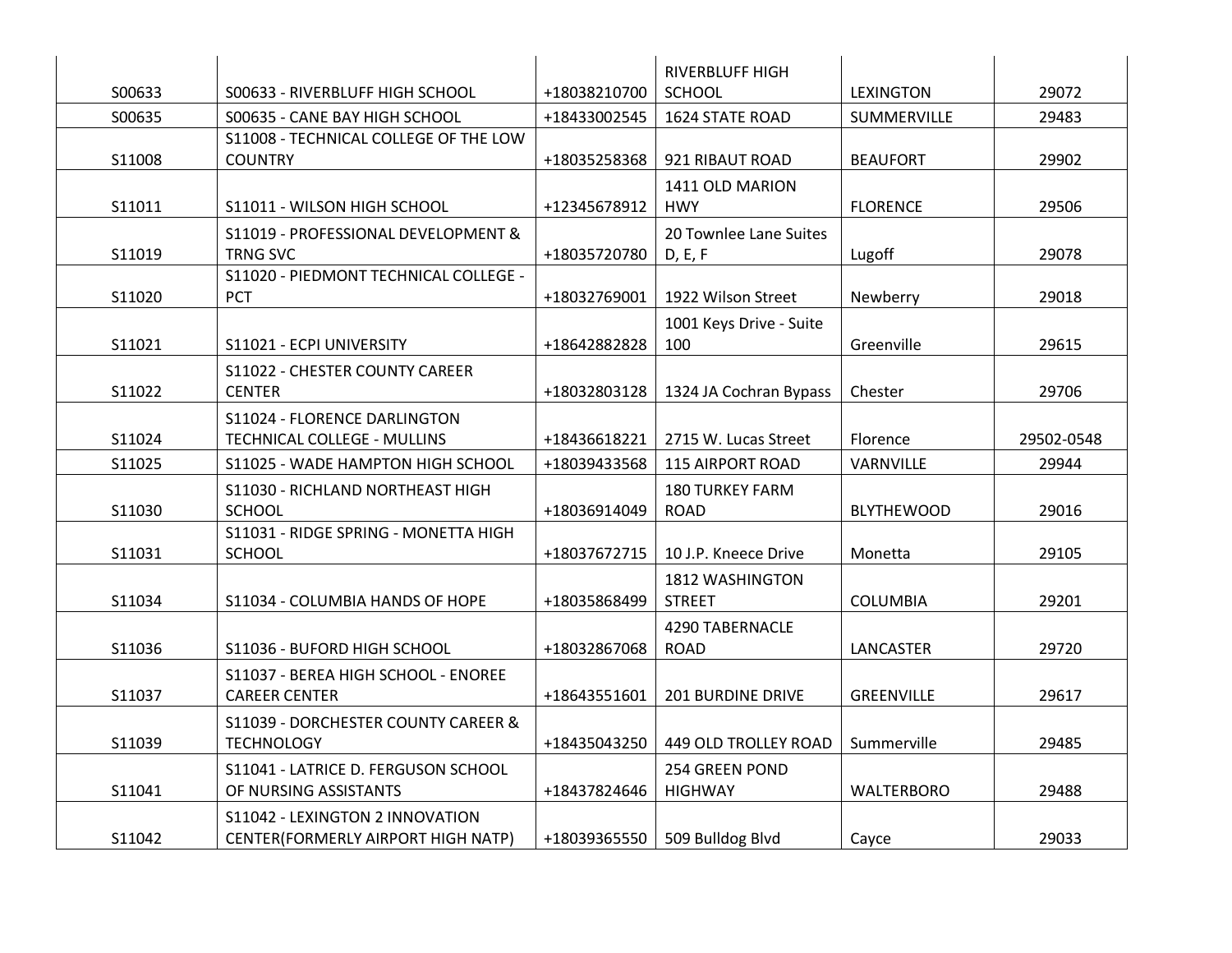|        |                                                                    |              | 794 Hammett Bridge              |                  |            |
|--------|--------------------------------------------------------------------|--------------|---------------------------------|------------------|------------|
| S11043 | S11043 - RIVERSIDE HIGH SCHOOL                                     | +18643557800 | Road                            | Greer            | 29650      |
|        | S11044 - HANNAH-PAMPLICO HIGH                                      |              |                                 |                  |            |
| S11044 | <b>SCHOOL</b>                                                      | +18434935781 | 2055 S. Pamplico Hwy.           | Pamplico         | 29583      |
|        | S11050 - MAGNOLIA MANOR OF                                         |              |                                 |                  |            |
| S11050 | SPARTANBURG                                                        | +18649231870 | 500 Jeff Davis Dr.              | Spartanburg      | 29303      |
|        |                                                                    |              |                                 |                  |            |
| S11054 | S11054 - MAY RIVER HIGH SCHOOL                                     | +18603349503 | 601 New Riverside Dr.           | Bluffton         | 29909      |
|        | S11055 - HIGH SCHOOL FOR HEALTH                                    |              |                                 |                  |            |
| S11055 | PROFESSIONS TRAINING CENTER                                        | +18035351693 | 130 Howard Hill Drive           | Orangeburg       | 29118      |
|        | S11059 - FLORENCE DARLINGTON                                       |              |                                 |                  |            |
|        | TECHNICAL COLLEGE NURSE AIDE                                       |              |                                 |                  |            |
| S11059 | PROGRAM HARTSVILLE SITE                                            | +18436618221 | 2715 W. Lucas Street            | Florence         | 29502-0548 |
|        | S11065 - HEARTLAND OF UNION NURSE                                  |              |                                 |                  |            |
| S11065 | AIDE TRAINING PROGRAM                                              | +19419932584 | 709 Rice Avenue                 | Union            | 29379      |
| S11066 | S11066 - OAKBROOK HEALTH<br><b>REHABILITATION</b>                  | +18649231870 | 500 Jeff Davis Dr.              | Spartanburg      | 29303      |
|        |                                                                    |              |                                 |                  |            |
| S11067 | S11067 - HOPE CENTER SCHOOL NURSE<br><b>AIDE PROGRAM</b>           | +18035072945 | 3 Hickman Street                | Graniteville     | 29829      |
|        |                                                                    |              |                                 |                  |            |
| S11068 | S11068 - SPARTANBURG COMMUNITY<br><b>COLLEGE - CHEROKEE CAMPUS</b> | +18645924497 | 523 Chesnee Highway             | Gaffney          | 29341      |
|        |                                                                    |              |                                 |                  |            |
| S11069 | S11069 - LAKE CITY CONTINUUM YOUTH<br><b>CNA PROGRAM</b>           | +18436618142 | FDTC 2715 W. Lucas<br>Street    | Florence         | 29502      |
|        |                                                                    |              |                                 |                  |            |
| S11070 | S11070 - JOHNSON-THOMAS MEDICAL<br><b>TRAINING CENTER</b>          | +18433198642 | 700 S. Parker Drive,<br>Suite 8 | Florence         | 29501      |
|        |                                                                    |              |                                 |                  |            |
|        |                                                                    |              | 2460 India Hook Rd.             |                  |            |
| S11072 | S11072 - INTREPID HEALTHCARE TRAINING                              | +18033661122 | Suite 201 A & B                 | <b>Rock Hill</b> | 29732      |
|        | S11073 - PHYSICAL REHAB AND WELLNESS                               |              |                                 |                  |            |
| S11073 | CENTER NURSE AIDE TRAINING PROGRAM                                 | +18649231870 | 500 Jeff Davis Dr.              | Spartanburg      | 29303      |
|        | S11074 - ROCKILL-HOW TO BE A NURSE                                 |              |                                 |                  |            |
| S11074 | <b>ASSISTANT</b>                                                   | +18033667133 | 261 S. Herlong Avenue           | Rock Hill        | 29732      |
| S11075 | S11075 - FAITH HEALTHCARE CENTER                                   | +18649231870 | 500 Jeff Davis Dr.              | Spartanburg      | 29303      |
| S11076 | S11076 - CAROLINA HIGH SCHOOL AND<br><b>ACADEMY</b>                | +18643552316 | 2725 Anderson Road              | Greenville       | 29611      |
|        |                                                                    |              |                                 |                  |            |
|        | S11077 - WOOLARD TECHNOLOGY CENTER                                 |              |                                 |                  |            |
| S11077 | (WTC) CERTIFIED NURSE AIDE TRAINING                                | +18034258982 | 70 Innovation Way               | Camden           | 29020      |